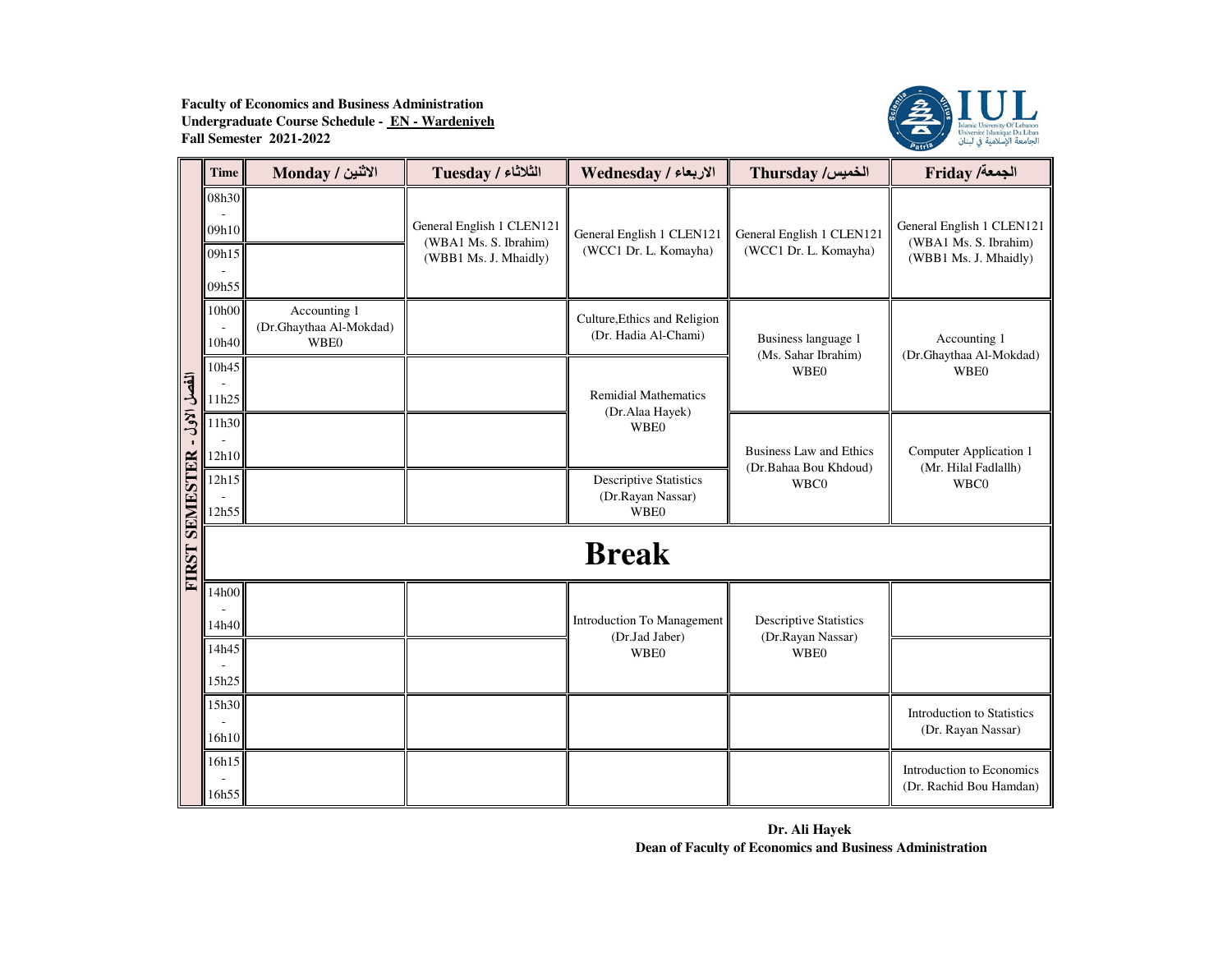

|                              | <b>Time</b>                      | الاثنين / Monday                                                     | الثلاثاء / Tuesday                             | الاربعاء / Wednesday                                                                                 | Thursday /الخميس                                        | <b>Friday /أجمعة</b> /                                                       |  |  |
|------------------------------|----------------------------------|----------------------------------------------------------------------|------------------------------------------------|------------------------------------------------------------------------------------------------------|---------------------------------------------------------|------------------------------------------------------------------------------|--|--|
|                              | 08h30<br>09h10<br>09h15<br>09h55 | General French 1 CLFR121<br>(WCC1 Dr. F. Danach)                     |                                                | General French 1 CLFR121<br>(WCA1 Ms. A. A. Darwich)<br>(WCB1 Dr. F. Danach)<br>(WCC1 Dr. F. Danach) |                                                         | General French 1 CLFR121<br>(WCA1 Ms. A. A. Darwich)<br>(WCB1 Dr. F. Danach) |  |  |
|                              | 10h00<br>10h40                   |                                                                      |                                                | Culture, Ethics and Religion<br>(Dr. Hadia Al-Chami)                                                 | Introduction To Management                              |                                                                              |  |  |
|                              | 10h45<br>11h25                   | <b>Descriptive Statistics</b><br>(Dr.Hussein Mortada)<br><b>WBF0</b> |                                                | Accounting1<br>(Dr.Shadia Sawaya)<br>WBF0                                                            | (Dr.Marwa Badran)<br>WBF0                               |                                                                              |  |  |
| الفصل الأول - FIRST SEMESTER | 11h30<br>12h10                   | Business language 1<br>(Dr. Ghada Haj Hassan)                        | Introduction to Economics<br>(Dr. Rima Chokor) | <b>Descriptive Statistics</b><br>(Dr.Hussein Mortada)                                                | <b>Business Law and Ethics</b><br>(Dr.Bahaa Bou Khdoud) |                                                                              |  |  |
|                              | 12h15<br>12h55                   | <b>WBF0</b>                                                          |                                                | <b>WBF0</b>                                                                                          | WBC0                                                    |                                                                              |  |  |
|                              | <b>Break</b>                     |                                                                      |                                                |                                                                                                      |                                                         |                                                                              |  |  |
|                              | 14h00<br>14h40<br>14h45<br>15h25 | Accounting1<br>(Dr.Shadia Sawaya)<br><b>WBF0</b>                     |                                                | <b>Remidial Mathematics</b><br>(Dr.Ali Srour)<br><b>WBF0</b>                                         |                                                         | Computer Application 1<br>(Mr. Hilal Fadlallh)<br>WBC1                       |  |  |
|                              | 15h30<br>16h10                   |                                                                      |                                                |                                                                                                      |                                                         | <b>Introduction to Statistics</b><br>(Dr.Hussein Mortada)                    |  |  |
|                              | 16h15<br>16h55                   |                                                                      |                                                |                                                                                                      |                                                         |                                                                              |  |  |

**Dr. Ali Hayek Dean of Faculty of Economics and Business Administration**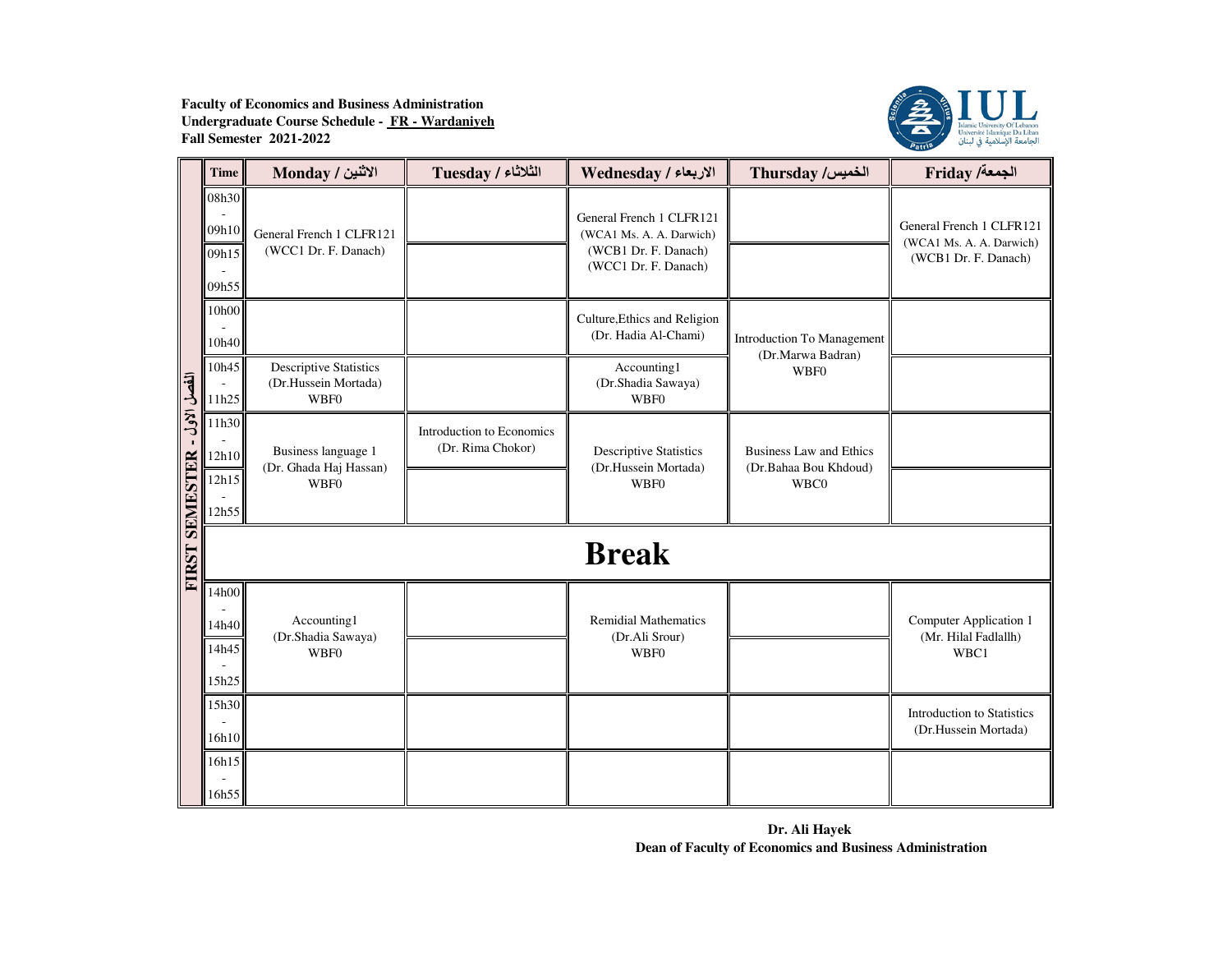

|                               | <b>Time</b>                      | الاثنين / Monday                                                             | الثلاثاء / Tuesday                                                        | الاربعاء / Wednesday                              | Thursday /الخميس                                         | <b>Friday /أجمعة</b> /                                                                                                                               |
|-------------------------------|----------------------------------|------------------------------------------------------------------------------|---------------------------------------------------------------------------|---------------------------------------------------|----------------------------------------------------------|------------------------------------------------------------------------------------------------------------------------------------------------------|
|                               | 08h30<br>09h10<br>09h15<br>09h55 | General English 1 CLEN121<br>(TBB2 Ms. R. Ibrahim)<br>(TCC1 Mr. M. Moghnieh) | General English 1 CLEN121<br>(TBA1 Ms. R. Zorkot)<br>(TBB1 Mr. H. Assaad) | General English 1 CLEN121<br>(TBA2 Mr. H. Khadra) | Business language 1<br>(Mohanad Moghnieh)<br><b>TBE0</b> | General English 1 CLEN121<br>(TBA1 Ms. R. Zorkot)<br>(TBA2 Mr. H. Khadra)<br>(TBB1 Mr. H. Assaad)<br>(TBB2 Ms. R. Ibrahim)<br>(TCC1 Mr. M. Moghnieh) |
|                               | 10h00<br>10h40<br>10h45<br>11h25 | <b>Remidial Mathematics</b><br>(Dr.Chiraz Kassem)<br>TBE <sub>0</sub>        | Culture, Ethics and Religion<br>(Dr. Hadia Al-Chami)                      |                                                   |                                                          |                                                                                                                                                      |
| الفصل الاول<br>$\blacksquare$ | 11h30<br>12h10                   | <b>Descriptive Statistics</b><br>(Dr.Rayan Nassar)<br>TBE <sub>0</sub>       |                                                                           |                                                   |                                                          | Accounting 1<br>(Dr.Ghaythaa Al-Mokdad)                                                                                                              |
| <b>First Semester</b>         | 12h15<br>12h55                   | Accounting 1<br>(Dr.Ghaythaa Al-Mokdad)<br>TBE <sub>0</sub>                  |                                                                           |                                                   |                                                          | TBE <sub>0</sub>                                                                                                                                     |
|                               |                                  |                                                                              |                                                                           | <b>Break</b>                                      |                                                          |                                                                                                                                                      |
|                               | 14h00<br>14h40<br>14h45<br>15h25 | Introduction To Management<br>(Dr.Jad Jaber)<br><b>TBE0</b>                  | <b>Descriptive Statistics</b><br>(Dr.Rayan Nassar)<br><b>TBE0</b>         |                                                   |                                                          | <b>Business Law and Ethics</b><br>(Dr.Bahaa Bou Khdoud)                                                                                              |
|                               | 15h30<br>16h10                   |                                                                              | <b>Computer Application 1</b>                                             |                                                   |                                                          | <b>Introduction to Statistics</b><br>(Dr. Rayan Nassar)                                                                                              |
|                               | 16h15<br>16h55                   |                                                                              | (Mr. Mohamad Hachem)<br>TBC0                                              |                                                   |                                                          | Introduction to Economics<br>(Dr. Rachid Bou Hamdan)                                                                                                 |

**Dr. Ali Hayek Dean of Faculty of Economics and Business Administration**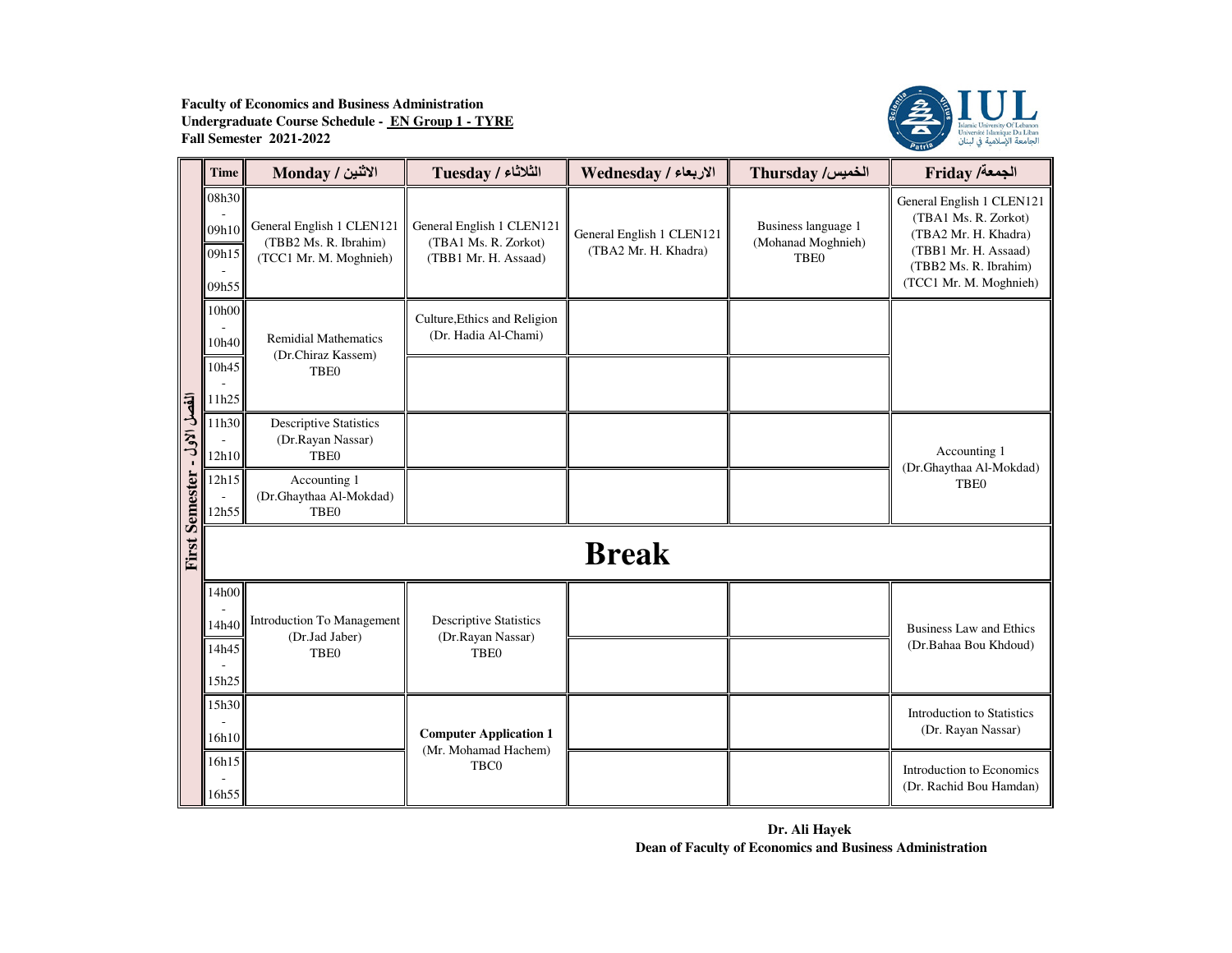

|                        | Time                             | الاثنين / Monday                                                             | الثلاثاء / Tuesday                                                        | الاربعاء / Wednesday                              | Thursday /الخميس                                        | Friday /الجمعة                                                                                                                                       |  |  |  |
|------------------------|----------------------------------|------------------------------------------------------------------------------|---------------------------------------------------------------------------|---------------------------------------------------|---------------------------------------------------------|------------------------------------------------------------------------------------------------------------------------------------------------------|--|--|--|
|                        | 08h30<br>09h10<br>09h15<br>09h55 | General English 1 CLEN121<br>(TBB2 Ms. R. Ibrahim)<br>(TCC1 Mr. M. Moghnieh) | General English 1 CLEN121<br>(TBA1 Ms. R. Zorkot)<br>(TBB1 Mr. H. Assaad) | General English 1 CLEN121<br>(TBA2 Mr. H. Khadra) |                                                         | General English 1 CLEN121<br>(TBA1 Ms. R. Zorkot)<br>(TBA2 Mr. H. Khadra)<br>(TBB1 Mr. H. Assaad)<br>(TBB2 Ms. R. Ibrahim)<br>(TCC1 Mr. M. Moghnieh) |  |  |  |
|                        | 10h00<br>10h40                   | <b>Descriptive Statistics</b><br>(Dr.Alaa Hayek)<br>TBE1                     | Culture, Ethics and Religion<br>(Dr. Hadia Al-Chami)                      |                                                   |                                                         |                                                                                                                                                      |  |  |  |
|                        | 10h45<br>11h25                   |                                                                              | <b>Descriptive Statistics</b><br>(Dr.Alaa Hayek)                          |                                                   |                                                         |                                                                                                                                                      |  |  |  |
| First Semester - 1'set | 11h30<br>12h10                   |                                                                              | TBE1                                                                      |                                                   | Introduction To Management<br>(Dr.Kareem Al-Khatib)     |                                                                                                                                                      |  |  |  |
|                        | 12h15<br>12h55                   |                                                                              |                                                                           |                                                   | TBE1                                                    | Accounting 1<br>(Dr.Mohammad EL-Haj)<br>TBE1                                                                                                         |  |  |  |
|                        | <b>Break</b>                     |                                                                              |                                                                           |                                                   |                                                         |                                                                                                                                                      |  |  |  |
|                        | 14h00<br>14h40<br>14h45<br>15h25 | Accounting 1<br>(Dr.Mohammad EL-Haj)<br>TBE1                                 | <b>Remidial Mathematics</b><br>(Dr.Chiraz Kassem)<br>TBE1                 |                                                   | <b>Business Law and Ethics</b><br>(Dr.Bahaa Bou Khdoud) |                                                                                                                                                      |  |  |  |
|                        | 15h30<br>16h10                   | Business language 1<br>(Mohanad Moghnieh)                                    |                                                                           |                                                   | <b>Computer Application 1</b><br>(Mr. Mohamad Hachem)   | <b>Introduction to Statistics</b><br>(Dr. Rayan Nassar)                                                                                              |  |  |  |
|                        | 16h15<br>16h55                   | TBE1                                                                         |                                                                           |                                                   | TBC1                                                    | Introduction to Economics<br>(Dr. Rachid Bou Hamdan)                                                                                                 |  |  |  |

**Dr. Ali Hayek Dean of Faculty of Economics and Business Administration**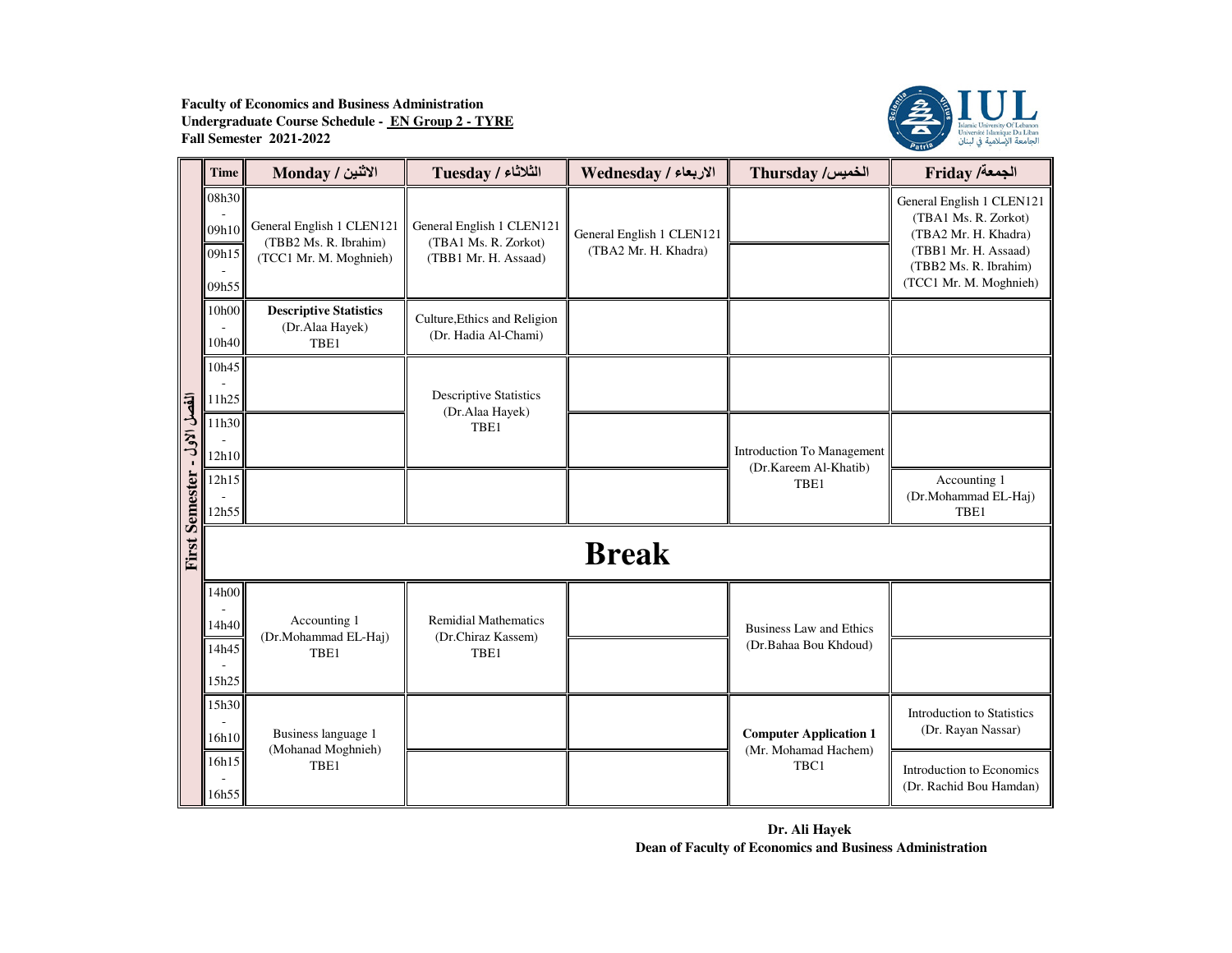

|                              | <b>Time</b>                      | الاثنين / Monday                                                             | Tuesday / الثلاثاء                                                        | الاربعاء / Wednesday                                                    | Thursday /الخميس | Friday /الجمعة                                                                                                                                       |  |  |
|------------------------------|----------------------------------|------------------------------------------------------------------------------|---------------------------------------------------------------------------|-------------------------------------------------------------------------|------------------|------------------------------------------------------------------------------------------------------------------------------------------------------|--|--|
|                              | 08h30<br>09h10<br>09h15<br>09h55 | General English 1 CLEN121<br>(TBB2 Ms. R. Ibrahim)<br>(TCC1 Mr. M. Moghnieh) | General English 1 CLEN121<br>(TBA1 Ms. R. Zorkot)<br>(TBB1 Mr. H. Assaad) | General English 1 CLEN121<br>(TBA2 Mr. H. Khadra)                       |                  | General English 1 CLEN121<br>(TBA1 Ms. R. Zorkot)<br>(TBA2 Mr. H. Khadra)<br>(TBB1 Mr. H. Assaad)<br>(TBB2 Ms. R. Ibrahim)<br>(TCC1 Mr. M. Moghnieh) |  |  |
|                              | 10h00<br>10h40                   | Business language 1<br>(Mohanad Moghnieh)<br>TBE <sub>2</sub>                | Culture, Ethics and Religion<br>(Dr. Hadia Al-Chami)                      | <b>Descriptive Statistics</b><br>(Dr.Alaa Hayek)<br>TBE <sub>2</sub>    |                  | Accounting 1<br>(Dr.Mohammad EL-Haj)                                                                                                                 |  |  |
| انفصل الأول - First Semester | 10h45<br>11h25<br>11h30<br>12h10 | <b>Descriptive Statistics</b><br>(Dr.Alaa Hayek)<br>TBE <sub>2</sub>         |                                                                           | Introduction To Management<br>(Dr.Kareem Al-Khatib)<br>TBE <sub>2</sub> |                  | TBE <sub>2</sub>                                                                                                                                     |  |  |
|                              | 12h15<br>12h55                   |                                                                              |                                                                           | Business language 1<br>(Mr. Mohanad Moghnieh)<br>TBE <sub>2</sub>       |                  |                                                                                                                                                      |  |  |
|                              | <b>Break</b>                     |                                                                              |                                                                           |                                                                         |                  |                                                                                                                                                      |  |  |
|                              | 14h00<br>14h40<br>14h45<br>15h25 | <b>Remidial Mathematics</b><br>(Dr.Chiraz Kassem)<br>TBE <sub>2</sub>        |                                                                           | Accounting 1<br>(Dr.Mohammad EL-Haj)<br>TBE <sub>2</sub>                |                  | <b>Business Law and Ethics</b><br>(Dr.Bahaa Bou Khdoud)                                                                                              |  |  |
|                              | 15h30<br>16h10                   |                                                                              |                                                                           | <b>Computer Application 1</b>                                           |                  | <b>Introduction to Statistics</b><br>(Dr. Rayan Nassar)                                                                                              |  |  |
|                              | 16h15<br>16h55                   |                                                                              |                                                                           | (Mr. Mohamad Hachem)<br>TBC <sub>2</sub>                                |                  | Introduction to Economics<br>(Dr. Rachid Bou Hamdan)                                                                                                 |  |  |

**Dr. Ali Hayek Dean of Faculty of Economics and Business Administration**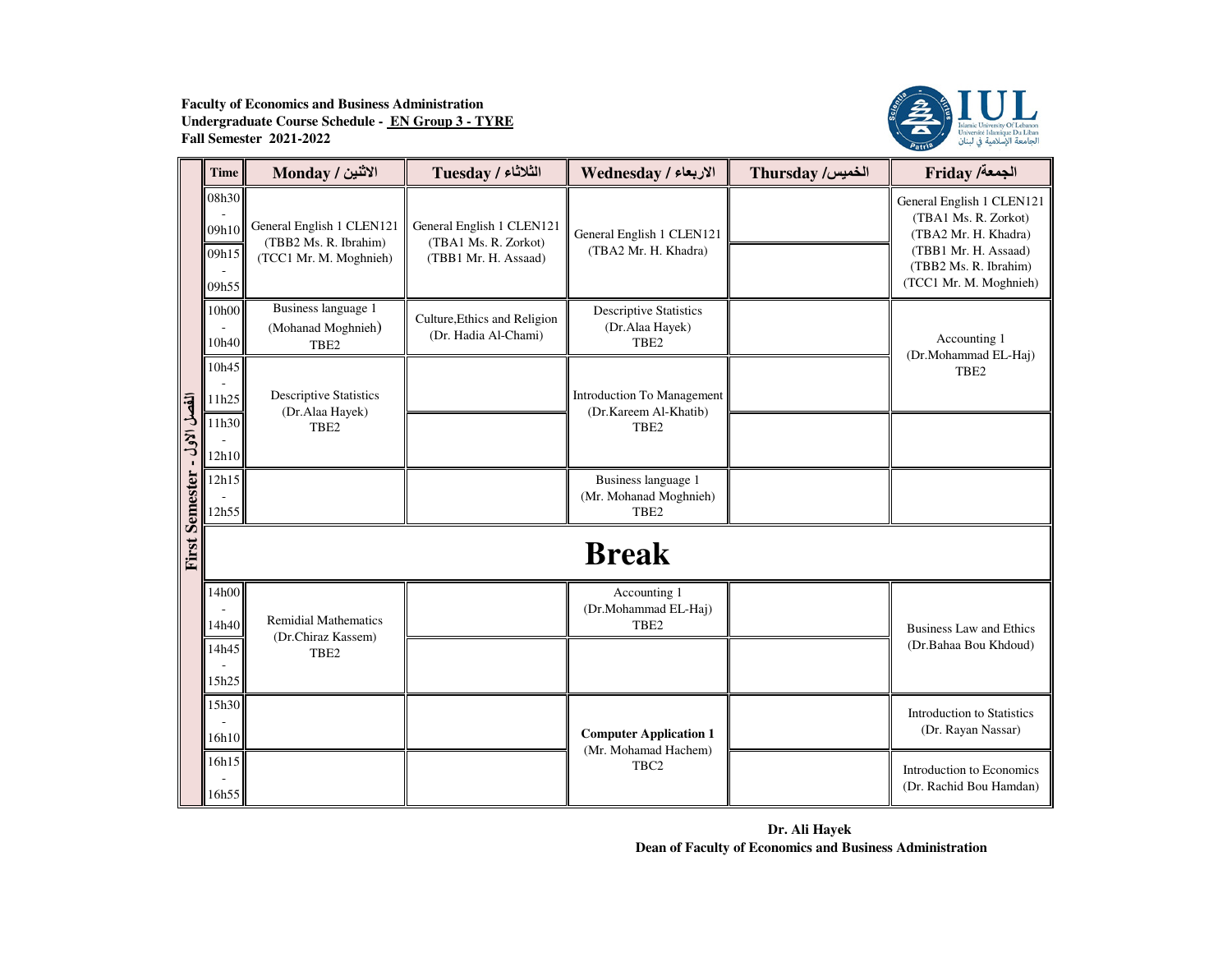

|                              | <b>Time</b>                      | الاثنين / Monday                                    | الثلاثاء / Tuesday                                                        | الاربعاء / Wednesday                                | Thursday /الخميس                         | <b>Friday /ألجمعة</b>                                                          |  |  |
|------------------------------|----------------------------------|-----------------------------------------------------|---------------------------------------------------------------------------|-----------------------------------------------------|------------------------------------------|--------------------------------------------------------------------------------|--|--|
|                              | 08h30<br>09h10<br>09h15<br>09h55 | General French 1 CLFR121<br>(TCA3 Ms. R. El Khatib) |                                                                           | General French 1 CLFR121<br>(TCB3 Ms. N. Ezzeddine) |                                          | General French 1 CLFR121<br>(TCA3 Ms. R. El Khatib)<br>(TCB3 Ms. N. Ezzeddine) |  |  |
|                              | 10h00<br>10h40                   |                                                     | Culture, Ethics and Religion<br>(Dr. Hadia Al-Chami)                      |                                                     |                                          |                                                                                |  |  |
|                              | 10h45<br>11h25                   |                                                     | <b>Descriptive Statistics</b><br>(Dr.Hussein Mortada)<br>TBF <sub>0</sub> |                                                     | <b>Descriptive Statistics</b>            |                                                                                |  |  |
| الفصل الاول - First Semester | 11h30<br>12h10                   |                                                     | Introduction to Economics<br>(Dr. Rima Chokor)                            | Accounting 1<br>(Dr. Hawraa Sbeity)                 | (Dr.Hussein Mortada)<br>TBF <sub>0</sub> | Business language 1<br>(Dr. Ghada Haj Hassan)<br>TBF <sub>0</sub>              |  |  |
|                              | 12h15<br>12h55                   |                                                     | Accounting 1<br>(Dr. Hawraa Sbeity)<br>TBF <sub>0</sub>                   | <b>TBF0</b>                                         |                                          |                                                                                |  |  |
|                              | <b>Break</b>                     |                                                     |                                                                           |                                                     |                                          |                                                                                |  |  |
|                              | 14h00<br>14h40                   |                                                     | <b>Remidial Mathematics</b><br>(Dr.Ali Srour)                             | Introduction To Management<br>(Dr.Nour Nassar)      | <b>Business Law and Ethics</b>           |                                                                                |  |  |
|                              | 14h45<br>15h25                   |                                                     | <b>TBF0</b>                                                               | <b>TBF0</b>                                         | (Dr.Bahaa Bou Khdoud)                    |                                                                                |  |  |
|                              | 15h30<br>16h10                   |                                                     | <b>Computer Application 1</b>                                             |                                                     |                                          | <b>Introduction</b> to Statistics<br>(Dr.Hussein Mortada)                      |  |  |
|                              | 16h15<br>16h55                   |                                                     | (Mr. Mohamad Hachem)<br>TBC0                                              |                                                     |                                          |                                                                                |  |  |

**Dr. Ali Hayek Dean of Faculty of Economics and Business Administration**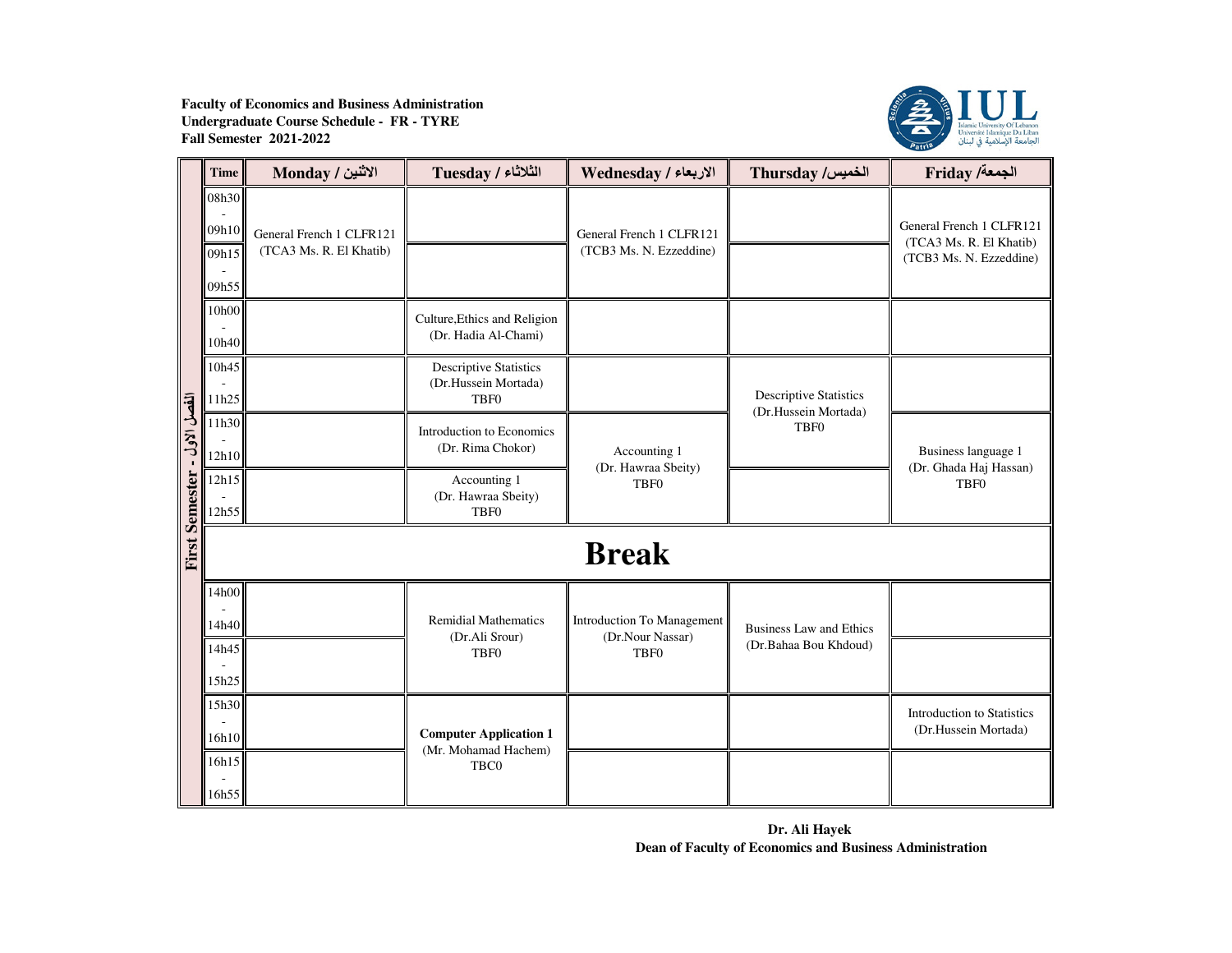

|                              | <b>Time</b>                      | الاثنين / Monday                                 | <b>Tuesday / الثلاثاء</b>                                                                              | الاربعاء / Wednesday                                              | Thursday /الخميس                                   | Friday /الجمعة                                                                                         |
|------------------------------|----------------------------------|--------------------------------------------------|--------------------------------------------------------------------------------------------------------|-------------------------------------------------------------------|----------------------------------------------------|--------------------------------------------------------------------------------------------------------|
|                              | 08h30<br>09h10<br>09h15<br>09h55 |                                                  | General English 1 CLEN121<br>(BBA1 Ms. R. Dergham)<br>(BBB1 Mr. R. Youness)<br>(BCC1 Ms. A. Al Bawari) |                                                                   |                                                    | General English 1 CLEN121<br>(BBA1 Ms. R. Dergham)<br>(BBB1 Mr. R. Youness)<br>(BCC1 Ms. A. Al Bawari) |
|                              | 10h00<br>10h40                   | Introduction To Management<br>(Dr.Hassan Chamas) | Business language 1<br>(Mohanad Moghniyeh)<br><b>BBE0</b>                                              | Culture, Ethics and Religion<br>(Dr. Hadia Al-Chami)              | <b>Business Law and Ethics</b>                     | <b>Computer Application 1</b><br>(Mr. Mohamad Hadla)                                                   |
|                              | 10h45<br>11h25                   | <b>BBE0</b>                                      | <b>Remidial Mathematics</b><br>(Dr.Rayan Nassar)                                                       | <b>Descriptive Statistics</b><br>(Dr.Rayan Nassar)<br><b>BBE0</b> | (Dr.Bahaa Bou Khdoud)                              | <b>BBC0</b>                                                                                            |
| انفصل الاول - FIRST SEMESTER | 11h30<br>12h10                   | Accounting 1<br>(Dr.Amar Sayed Ahmad)            | <b>BBE0</b>                                                                                            |                                                                   | <b>Descriptive Statistics</b><br>(Dr.Rayan Nassar) |                                                                                                        |
|                              | 12h15<br>12h55                   | <b>BBE0</b>                                      | Accounting 1<br>(Dr.Amar Sayed Ahmad)<br><b>BBE0</b>                                                   |                                                                   | <b>BBE0</b>                                        |                                                                                                        |
|                              |                                  |                                                  |                                                                                                        | <b>Break</b>                                                      |                                                    |                                                                                                        |
|                              | 14h00<br>14h40                   |                                                  |                                                                                                        | Business language 1<br>(Mr. Mohanad Moghniyeh)<br><b>BBE0</b>     |                                                    |                                                                                                        |
|                              | 14h45<br>15h25                   |                                                  |                                                                                                        |                                                                   |                                                    |                                                                                                        |
|                              | 15h30<br>16h10                   |                                                  |                                                                                                        |                                                                   |                                                    | <b>Introduction</b> to Statistics<br>(Dr. Rayan Nassar)                                                |
|                              | 16h15<br>16h55                   |                                                  |                                                                                                        |                                                                   |                                                    | Introduction to Economics<br>(Dr. Rachid Bou Hamdan)                                                   |